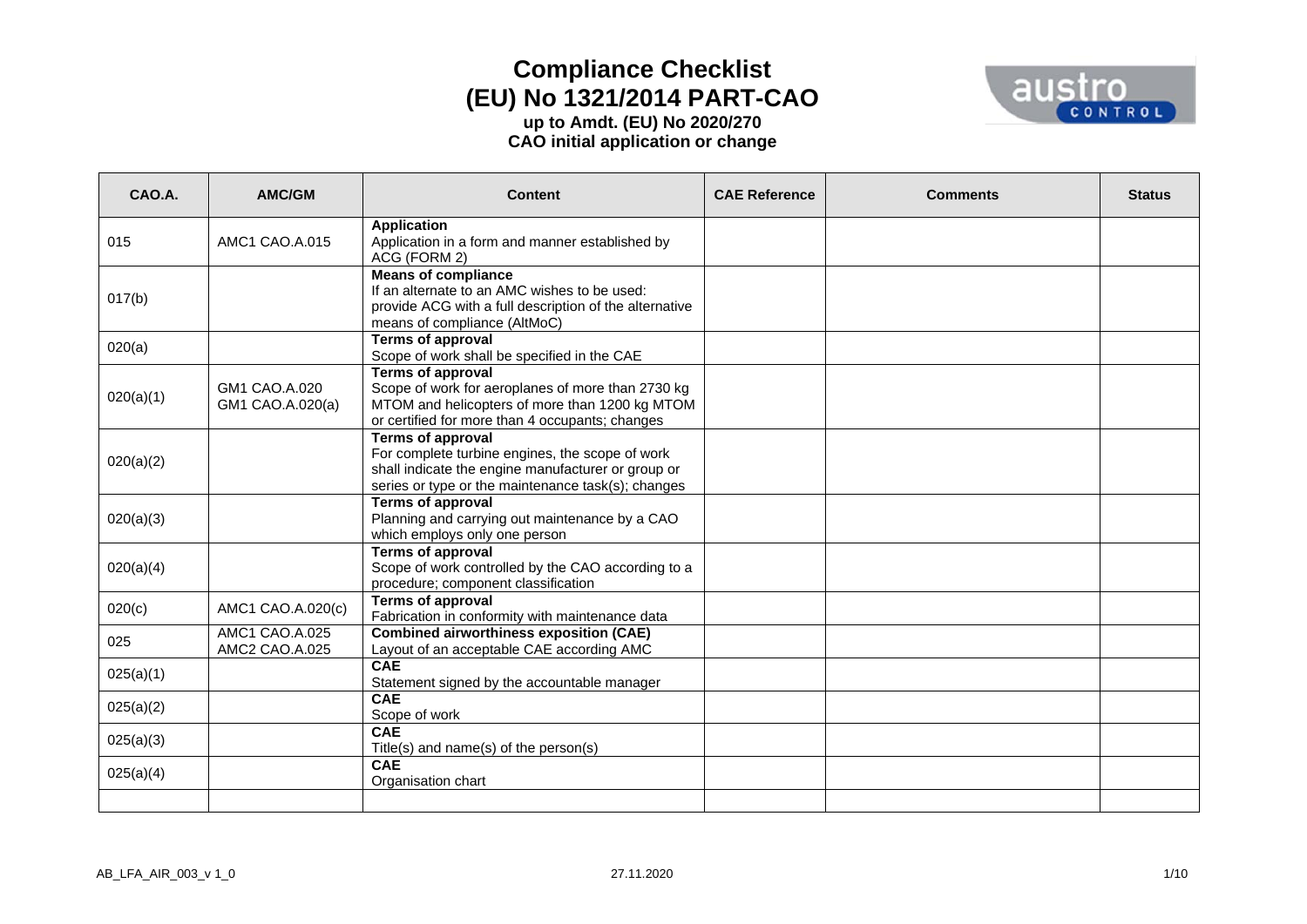

| CAO.A.     | AMC/GM         | <b>Content</b>                                                                                                                                                           | <b>CAE Reference</b> | <b>Comments</b> | <b>Status</b> |
|------------|----------------|--------------------------------------------------------------------------------------------------------------------------------------------------------------------------|----------------------|-----------------|---------------|
| 025(a)(5)  |                | <b>CAE</b><br>List of certifying staff with their scope of approval                                                                                                      |                      |                 |               |
| 025(a)(6)  |                | <b>CAE</b><br>List of staff responsible for the development and<br>approval of aircraft maintenance programmes                                                           |                      |                 |               |
| 025(a)(7)  |                | <b>CAE</b><br>List of airworthiness review staff with their scope of<br>approval                                                                                         |                      |                 |               |
| 025(a)(8)  |                | <b>CAE</b><br>List of staff responsible for issuance of permits to fly                                                                                                   |                      |                 |               |
| 025(a)(9)  |                | <b>CAE</b><br>General description and location of the facilities                                                                                                         |                      |                 |               |
| 025(a)(10) |                | <b>CAE</b><br>Procedures specifying how the CAO shall ensure<br>compliance                                                                                               |                      |                 |               |
| 025(a)(11) |                | <b>CAE</b><br>CAE amendment procedure                                                                                                                                    |                      |                 |               |
| 025(b)     |                | <b>CAE</b><br>Approval of CAE                                                                                                                                            |                      |                 |               |
| 025(c)     |                | CAE<br>CAE amendments according CAO.A.105                                                                                                                                |                      |                 |               |
| 030        | AMC1 CAO.A.030 | <b>Facilities</b><br>Facilities, including adequate office accommodation                                                                                                 |                      |                 |               |
| 030(a)     |                | <b>Facilities (for maintenance)</b><br>Specialised workshops, hangars and bays                                                                                           |                      |                 |               |
| 030(b)     |                | <b>Facilities (for maintenance)</b><br>Secure storage facilities are provided for<br>components, equipment, tools and material;<br>segregation                           |                      |                 |               |
| 035(a)     |                | <b>Personnel requirements</b><br>Accountable manager                                                                                                                     |                      |                 |               |
| 035(b)     |                | <b>Personnel requirements</b><br>Nominate a person or group of persons with the<br>responsibility of ensuring that the organisation<br>always complies with requirements |                      |                 |               |
|            |                |                                                                                                                                                                          |                      |                 |               |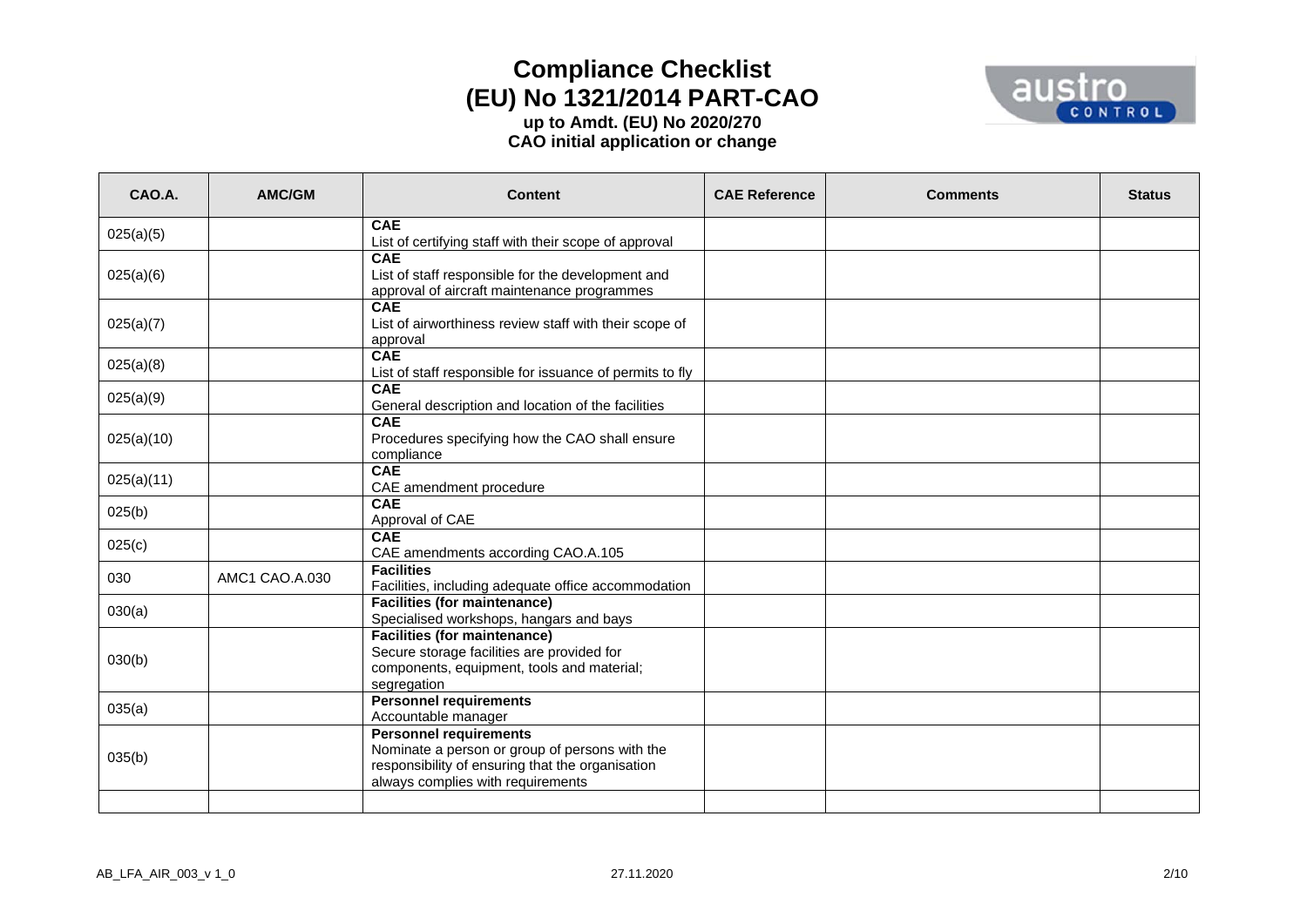

| CAO.A.    | AMC/GM            | <b>Content</b>                                                                                                                                                   | <b>CAE Reference</b> | <b>Comments</b> | <b>Status</b> |
|-----------|-------------------|------------------------------------------------------------------------------------------------------------------------------------------------------------------|----------------------|-----------------|---------------|
| 035(c)    | AMC1 CAO.A.035(c) | <b>Personnel requirements</b><br>Knowledge, background and experience related to<br>continuing airworthiness management or<br>maintenance, as appropriate        |                      |                 |               |
| 035(d)    |                   | <b>Personnel requirements</b><br>Sufficient appropriately qualified staff to be able to<br>carry out the planned work                                            |                      |                 |               |
| 035(e)    | AMC1 CAO.A.035(e) | <b>Personnel requirements</b><br>Assess and record the qualification of all personnel                                                                            |                      |                 |               |
| 035(f)    |                   | <b>Personnel requirements</b><br>Specialised tasks, such as welding or NDT                                                                                       |                      |                 |               |
| 040(a)(1) |                   | <b>Certifying staff</b><br>Requirements of Part-66 for aircraft certifying staff;<br>national requirements for component certifying staff                        |                      |                 |               |
| 040(a)(2) |                   | <b>Certifying staff</b><br>Adequate understanding of the relevant aircraft or<br>aircraft component(s) and procedures                                            |                      |                 |               |
| 040(b)    |                   | <b>Certifying staff</b><br>One-off certification authorisation; report to ACG                                                                                    |                      |                 |               |
| 040(c)    |                   | <b>Certifying staff</b><br>Maintenance support to operators involved in<br>commercial operations                                                                 |                      |                 |               |
| 040(c)(1) |                   | <b>Certifying staff</b><br>For a repetitive preflight AD limited certifying-staff<br>authorisation to the pilot-in-command                                       |                      |                 |               |
| 040(c)(2) |                   | <b>Certifying staff</b><br>In the case of aircraft operating away from a<br>supported location limited certifying-staff<br>authorisation to the pilot-in-command |                      |                 |               |
| 040(d)    |                   | <b>Certifying staff</b><br>Record of details concerning certifying staff and up-<br>to-date list                                                                 |                      |                 |               |
| 045       | AMC1 CAO.A.045    | Airworthiness review staff (ARS)<br>ARS already authorised; experience; validity of<br>authorisation                                                             |                      |                 |               |
|           |                   |                                                                                                                                                                  |                      |                 |               |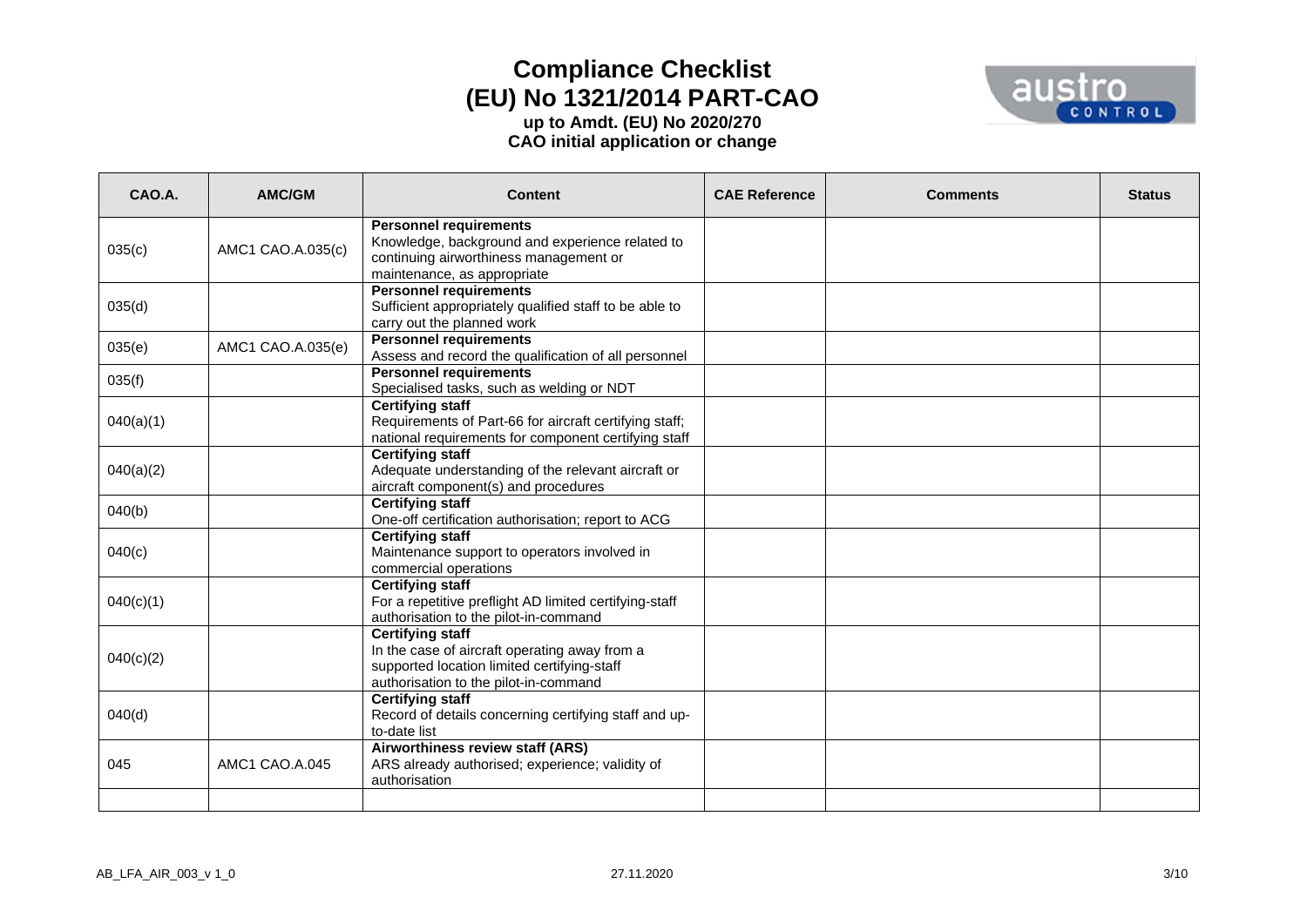

| CAO.A.    | AMC/GM            | <b>Content</b>                                                                                                                               | <b>CAE Reference</b> | <b>Comments</b> | <b>Status</b> |
|-----------|-------------------|----------------------------------------------------------------------------------------------------------------------------------------------|----------------------|-----------------|---------------|
| 045(a)    |                   | <b>ARS</b><br>CAO shall have appropriate ARS as applicable                                                                                   |                      |                 |               |
| 045(a)(1) |                   | <b>ARS</b><br>Experience in continuing airworthiness                                                                                         |                      |                 |               |
| 045(a)(2) |                   | <b>ARS</b><br>Appropriate licence or aeronautical degree or<br>additional experience                                                         |                      |                 |               |
| 045(a)(3) |                   | <b>ARS</b><br>Appropriate aeronautical-maintenance training                                                                                  |                      |                 |               |
| 045(b)    |                   | <b>ARS</b><br>Airworthiness review under supervision                                                                                         |                      |                 |               |
| 045(c)    |                   | <b>ARS</b><br>Demonstration of appropriate recent continuing<br>airworthiness experience                                                     |                      |                 |               |
| 045(d)    |                   | <b>ARS</b><br>ARS identified in the CAE                                                                                                      |                      |                 |               |
| 045(e)    |                   | <b>ARS</b><br>Record of details of any appropriate qualification,<br>experience and training                                                 |                      |                 |               |
| 050(a)(1) | AMC1 CAO.A.050(a) | <b>Components, equipment and tools</b><br>Equipment and tools specified in the maintenance<br>data or equivalents listed in CAE              |                      |                 |               |
| 050(a)(2) | AMC1 CAO.A.050(a) | <b>Components, equipment and tools</b><br>Procedure to ensure access to other equipment and<br>tools used only on an occasional basis        |                      |                 |               |
| 050(b)    |                   | <b>Components, equipment and tools</b><br>Tools and equipment are controlled and calibrated<br>to an officially recognised standard; records |                      |                 |               |
| 050(c)    |                   | <b>Components, equipment and tools</b><br>Inspection, classification and appropriate<br>segregation of all incoming components               |                      |                 |               |
| 055(a)    | AMC1 CAO.A.055    | Maintenance data and work orders<br>Current maintenance data                                                                                 |                      |                 |               |
| 055(b)    |                   | Maintenance data and work orders<br>Written work order between CAO and person or<br>organisation requesting maintenance                      |                      |                 |               |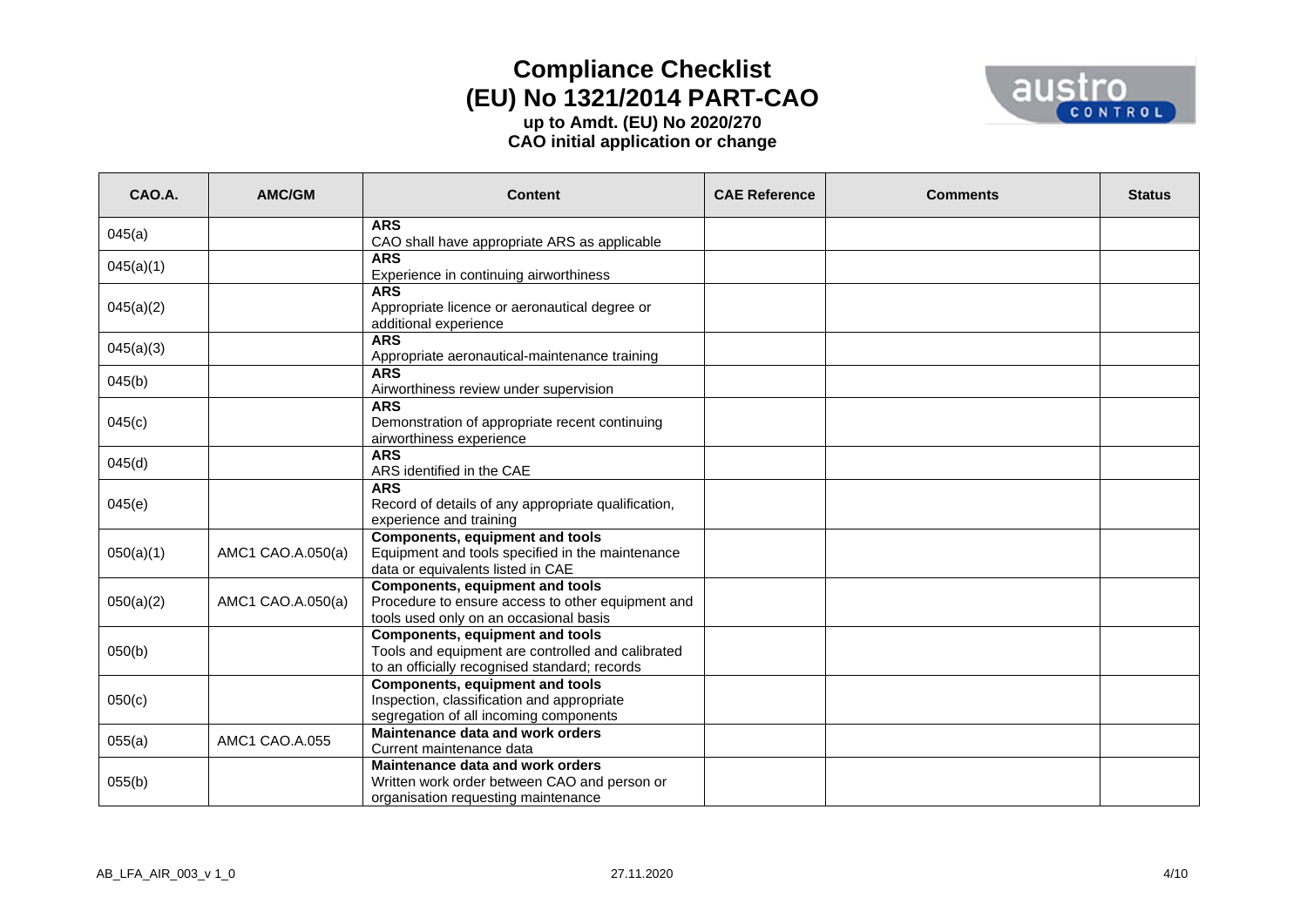

| CAO.A. | <b>AMC/GM</b>                          | <b>Content</b>                                                                                                                                                   | <b>CAE Reference</b> | <b>Comments</b> | <b>Status</b> |
|--------|----------------------------------------|------------------------------------------------------------------------------------------------------------------------------------------------------------------|----------------------|-----------------|---------------|
| 060(a) |                                        | <b>Maintenance standards</b>                                                                                                                                     |                      |                 |               |
| 060(b) |                                        | Any person performing maintenance is qualified<br><b>Maintenance standards</b>                                                                                   |                      |                 |               |
|        |                                        | Maintenance carried out is well organised and clean<br><b>Maintenance standards</b>                                                                              |                      |                 |               |
| 060(c) |                                        | Methods, techniques, standards and instructions<br>specified in maintenance data                                                                                 |                      |                 |               |
| 060(d) |                                        | <b>Maintenance standards</b><br>Tools, equipment and material                                                                                                    |                      |                 |               |
| 060(e) |                                        | <b>Maintenance standards</b><br>Maintenance performed in accordance with<br>environmental limitations                                                            |                      |                 |               |
| 060(f) |                                        | <b>Maintenance standards</b><br><b>Proper facilities</b>                                                                                                         |                      |                 |               |
| 060(g) | AMC1 CAO.A.060(g)                      | <b>Maintenance standards</b><br>Risk of multiple errors during maintenance                                                                                       |                      |                 |               |
| 060(h) | AMC1 CAO.A.060(h)<br>AMC2 CAO.A.060(h) | <b>Maintenance standards</b><br>Error-capturing method                                                                                                           |                      |                 |               |
| 060(i) |                                        | <b>Maintenance standards</b><br>general verification after completion of maintenance                                                                             |                      |                 |               |
| 060(j) |                                        | <b>Maintenance standards</b><br>All maintenance performed is properly recorded and<br>documented                                                                 |                      |                 |               |
| 065    |                                        | Aircraft certificate of release to service<br>At the completion of any aircraft maintenance<br>carried out, an aircraft CRS shall be issued                      |                      |                 |               |
| 070(a) | GM1 CAO.A.070<br>AMC1 CAO.A.070(a)     | Component certificate of release to service<br>At the completion of all component maintenance<br>carried out, a component CRS shall be issued                    |                      |                 |               |
| 070(b) |                                        | Component certificate of release to service<br>EASA form 1 generated from computer database                                                                      |                      |                 |               |
| 075    | AMC1 CAO.A.075                         | <b>Continuing-airworthiness management</b>                                                                                                                       |                      |                 |               |
| 075(a) |                                        | <b>Continuing-airworthiness management</b><br>Continuing airworthiness management shall be<br>carried out in accordance with Part-M or Part-ML, as<br>applicable |                      |                 |               |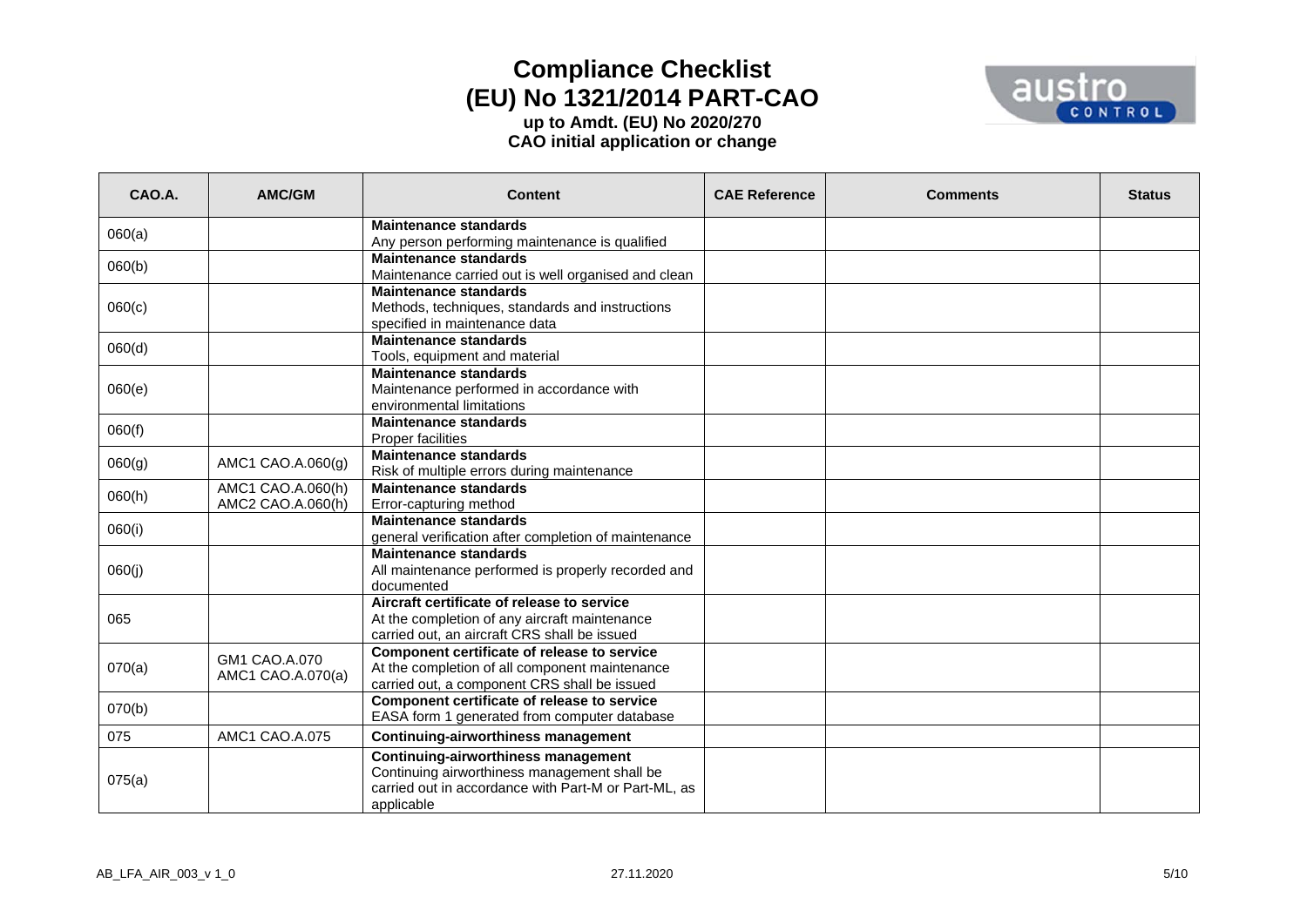

| CAO.A.        | AMC/GM | <b>Content</b>                                                                                    | <b>CAE Reference</b> | <b>Comments</b> | <b>Status</b> |
|---------------|--------|---------------------------------------------------------------------------------------------------|----------------------|-----------------|---------------|
| 075(b)(1)     |        | <b>Continuing-airworthiness management</b>                                                        |                      |                 |               |
|               |        | Develop and control maintenance programme<br>Continuing-airworthiness management                  |                      |                 |               |
| 075(b)(1)(i)  |        | Approval of maintenance programme for aircraft                                                    |                      |                 |               |
|               |        | complying with Part-ML                                                                            |                      |                 |               |
|               |        | <b>Continuing-airworthiness management</b>                                                        |                      |                 |               |
| 075(b)(1)(ii) |        | Approval of maintenance programme for aircraft                                                    |                      |                 |               |
|               |        | complying with Part-M                                                                             |                      |                 |               |
| 075(b)(2)     |        | <b>Continuing-airworthiness management</b>                                                        |                      |                 |               |
|               |        | Copy of AMP to the owner                                                                          |                      |                 |               |
| 075(b)(3)     |        | Continuing-airworthiness management                                                               |                      |                 |               |
|               |        | Data used for any modification and repairs                                                        |                      |                 |               |
| 075(b)(4)     |        | <b>Continuing-airworthiness management</b><br>All maintenance is performed in accordance with the |                      |                 |               |
|               |        | AMP and released properly                                                                         |                      |                 |               |
|               |        | <b>Continuing-airworthiness management</b>                                                        |                      |                 |               |
| 075(b)(5)     |        | All applicable ADs and all operational directives with                                            |                      |                 |               |
|               |        | a continuing airworthiness impact are implemented                                                 |                      |                 |               |
|               |        | <b>Continuing-airworthiness management</b>                                                        |                      |                 |               |
| 075(b)(6)     |        | All defects discovered during maintenance or                                                      |                      |                 |               |
|               |        | reported are corrected                                                                            |                      |                 |               |
|               |        | Continuing-airworthiness management                                                               |                      |                 |               |
| 075(b)(7)     |        | Aircraft is brought for maintenance to an                                                         |                      |                 |               |
|               |        | appropriately approved organisation or to<br>independent certifying staff                         |                      |                 |               |
|               |        | <b>Continuing-airworthiness management</b>                                                        |                      |                 |               |
|               |        | Coordination of scheduled maintenance, application                                                |                      |                 |               |
| 075(b)(8)     |        | of ADs, replacement of service-life-limited parts and                                             |                      |                 |               |
|               |        | component inspection                                                                              |                      |                 |               |
|               |        | <b>Continuing-airworthiness management</b>                                                        |                      |                 |               |
| 075(b)(9)     |        | Manage and archive all continuing-airworthiness                                                   |                      |                 |               |
|               |        | records and, if applicable, the aircraft technical log                                            |                      |                 |               |
|               |        | <b>Continuing-airworthiness management</b>                                                        |                      |                 |               |
| 075(b)(10)    |        | Mass-and-balance statement reflects the current<br>status of the aircraft                         |                      |                 |               |
|               |        |                                                                                                   |                      |                 |               |
|               |        |                                                                                                   |                      |                 |               |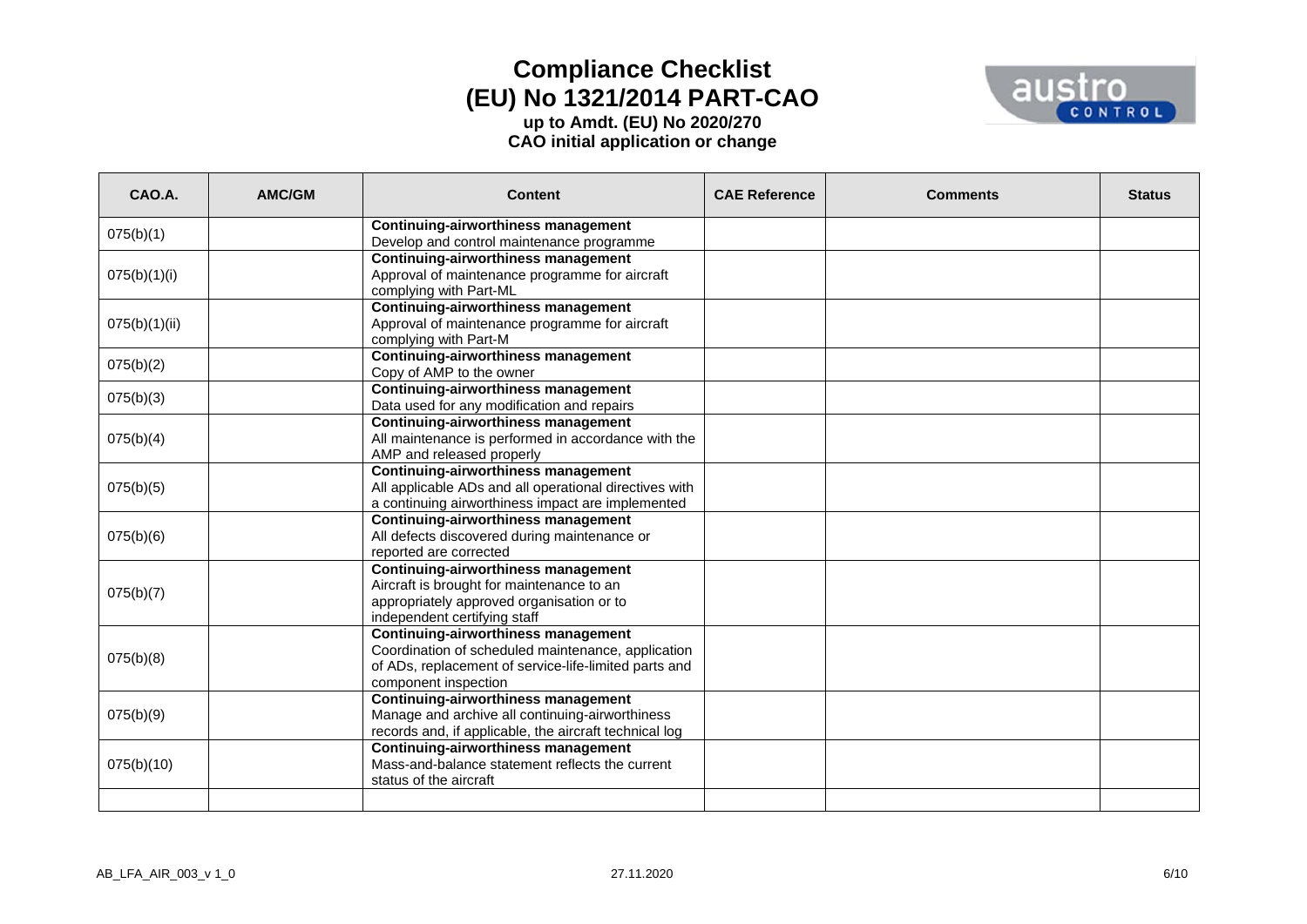

| CAO.A.    | AMC/GM         | <b>Content</b>                                                                                                                                             | <b>CAE Reference</b> | <b>Comments</b> | <b>Status</b> |
|-----------|----------------|------------------------------------------------------------------------------------------------------------------------------------------------------------|----------------------|-----------------|---------------|
| 080       | AMC1 CAO.A.080 | Continuing-airworthiness management data<br>Applicable current maintenance data for the<br>performance of the continuing airworthiness<br>management tasks |                      |                 |               |
| 085       |                | <b>Airworthiness review</b><br>Airworthiness review in accordance with Part-M or<br>Part-ML, as applicable                                                 |                      |                 |               |
| 090(a)(1) |                | Record-keeping<br>Maintenance records                                                                                                                      |                      |                 |               |
| 090(a)(2) |                | Record-keeping<br>Continuing airworthiness management records                                                                                              |                      |                 |               |
| 090(a)(3) |                | Record-keeping<br>Copy of each ARC and recommendation issued                                                                                               |                      |                 |               |
| 090(a)(4) |                | Record-keeping<br>Copy of each permit to fly issued                                                                                                        |                      |                 |               |
| 090(b)    |                | Record-keeping<br>Retain a copy of maintenance records for a period<br>of 3 years                                                                          |                      |                 |               |
| 090(c)    |                | Record-keeping<br>Retain a copy of continuing airworthiness<br>management records, ARC, recommendations and<br>permit to fly                               |                      |                 |               |
| 090(d)    |                | Record-keeping<br>Protection from damage, alteration and theft                                                                                             |                      |                 |               |
| 090(e)    |                | Record-keeping<br>Storage of computer hardware used for backup of<br>the maintenance records                                                               |                      |                 |               |
| 090(f)    |                | Record-keeping<br>Transfer of records to another organisation or<br>person                                                                                 |                      |                 |               |
| 090(g)    |                | Record-keeping<br>Transfer of records due to termination of the CAO's<br>operation                                                                         |                      |                 |               |
| 095(a)(1) |                | Privileges of the organisation (maintenance)<br>Maintenance of aircraft or component                                                                       |                      |                 |               |
|           |                |                                                                                                                                                            |                      |                 |               |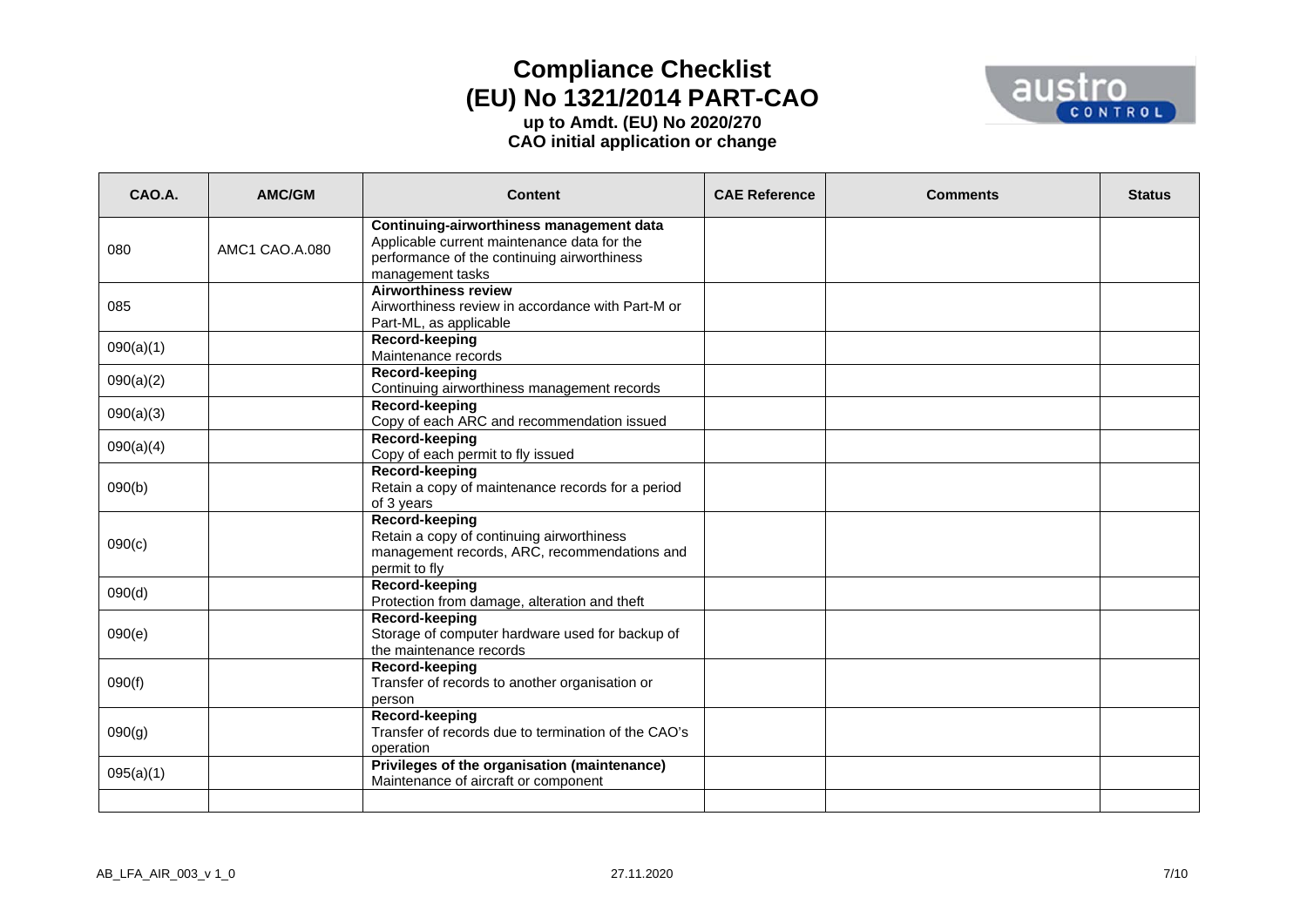

| CAO.A.        | AMC/GM          | <b>Content</b>                                                                                       | <b>CAE Reference</b> | <b>Comments</b> | <b>Status</b> |
|---------------|-----------------|------------------------------------------------------------------------------------------------------|----------------------|-----------------|---------------|
|               |                 | Privileges of the organisation (maintenance)                                                         |                      |                 |               |
| 095(a)(2)     |                 | Specialised services at another organisation                                                         |                      |                 |               |
|               |                 | appropriately qualified under the control of the CAO                                                 |                      |                 |               |
|               |                 | Privileges of the organisation (maintenance)<br>Maintenance of aircraft or component for which it is |                      |                 |               |
| 095(a)(3)     |                 | approved at any location, where the need of such                                                     |                      |                 |               |
|               |                 | maintenance arises                                                                                   |                      |                 |               |
|               |                 | Privileges of the organisation (maintenance)                                                         |                      |                 |               |
| 095(a)(4)     |                 | Issuing of CRS                                                                                       |                      |                 |               |
|               |                 | Privileges of the organisation (continuing                                                           |                      |                 |               |
| 095(b)(1)     |                 | airworthiness management)                                                                            |                      |                 |               |
|               |                 | Management of continuing airworthiness                                                               |                      |                 |               |
|               |                 | Privileges of the organisation (continuing                                                           |                      |                 |               |
| 095(b)(2)     |                 | airworthiness management)                                                                            |                      |                 |               |
|               |                 | Approve maintenance programme (for Part-ML)<br>Privileges of the organisation (continuing            |                      |                 |               |
| 095(b)(3)     | AMC1            | airworthiness management)                                                                            |                      |                 |               |
|               | CAO.A.095(b)(3) | Carry out limited continuing airworthiness tasks with                                                |                      |                 |               |
|               |                 | any contracted organisation listed on certificate                                                    |                      |                 |               |
|               |                 | Privileges of the organisation (continuing                                                           |                      |                 |               |
|               |                 | airworthiness management)                                                                            |                      |                 |               |
| 095(b)(4)     |                 | Extend an ARC that has been issued by the                                                            |                      |                 |               |
|               |                 | competent authority, another CAO or a CAMO                                                           |                      |                 |               |
|               |                 | Privileges of the organisation (airworthiness                                                        |                      |                 |               |
| 095(c)(1)(i)  |                 | review)                                                                                              |                      |                 |               |
|               |                 | Issuance of the related ARC or recommendation for                                                    |                      |                 |               |
|               |                 | the issuance                                                                                         |                      |                 |               |
| 095(c)(1)(ii) |                 | Privileges of the organisation (airworthiness<br>review)                                             |                      |                 |               |
|               |                 | Extention of the validity of an existing ARC                                                         |                      |                 |               |
|               |                 | Privileges of the organisation (airworthiness                                                        |                      |                 |               |
|               |                 | review)                                                                                              |                      |                 |               |
| 095(c)(2)     |                 | Airworthiness reviews with maintenance privileges                                                    |                      |                 |               |
|               |                 | only                                                                                                 |                      |                 |               |
| 095(d)        |                 | Privileges of the organisation (permit to fly)                                                       |                      |                 |               |
|               |                 | Issuance of permits to fly                                                                           |                      |                 |               |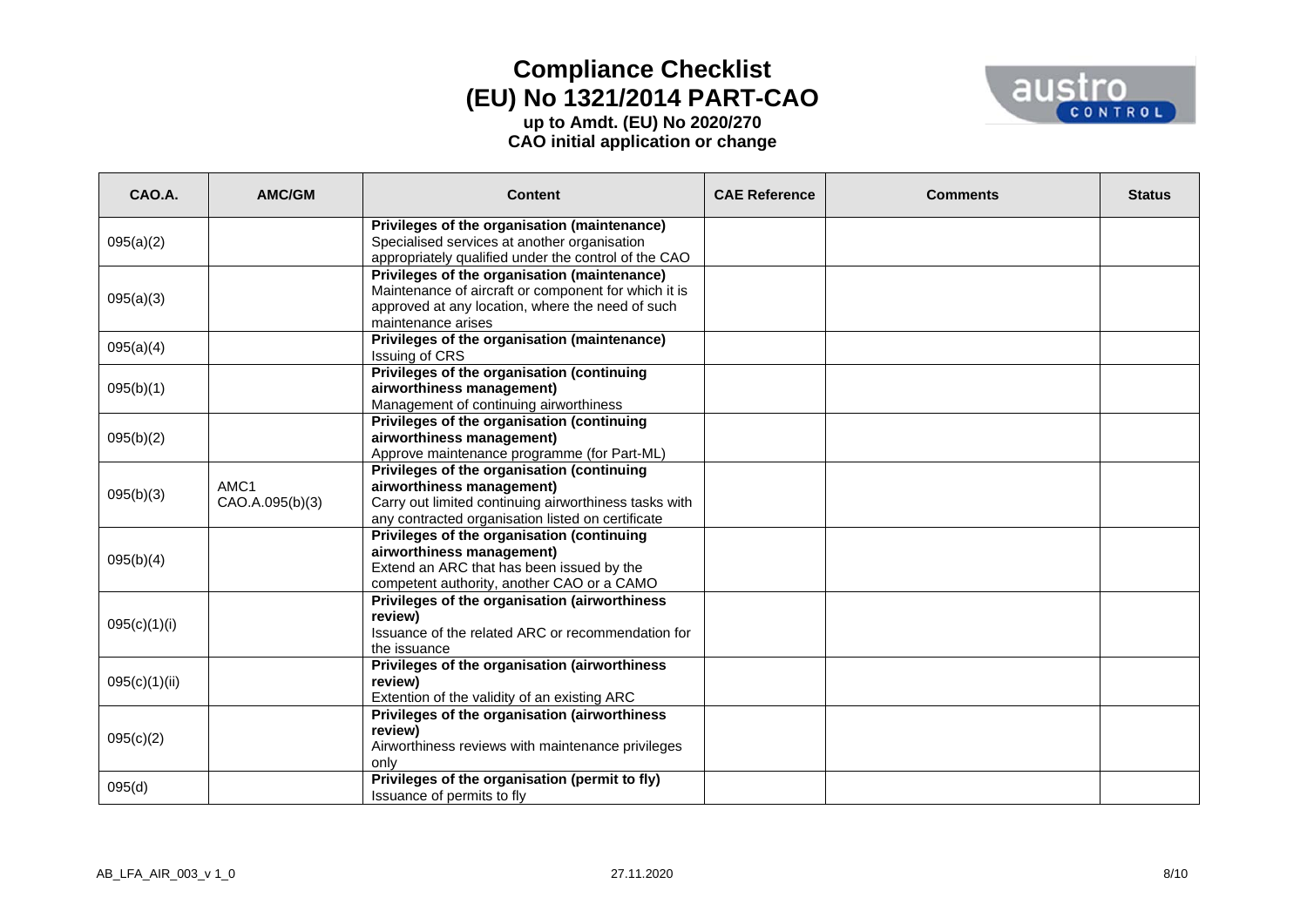

| CAO.A.    | AMC/GM                                | <b>Content</b>                                                                                                                 | <b>CAE Reference</b> | <b>Comments</b> | <b>Status</b> |
|-----------|---------------------------------------|--------------------------------------------------------------------------------------------------------------------------------|----------------------|-----------------|---------------|
| 095(e)    |                                       | Privileges of the organisation<br>CAO may be approved for one or more privileges                                               |                      |                 |               |
| 100(a)    | GM1 CAO.A.100(a)<br>AMC1 CAO.A.100(a) | Quality system and organisational review<br>Quality system and quality manager                                                 |                      |                 |               |
| 100(b)(1) | AMC1 CAO.A.100(b)                     | Quality system and organisational review<br>Activities are performed in accordance with the<br>approved procedures             |                      |                 |               |
| 100(b)(2) |                                       | Quality system and organisational review<br>Contracted maintenance tasks are carried out in<br>accordance with the contract    |                      |                 |               |
| 100(b)(3) |                                       | Quality system and organisational review<br>Organisation continues to comply with the<br>requirements                          |                      |                 |               |
| 100(c)    |                                       | Quality system and organisational review<br>Records of that monitoring shall be retained for at<br>least the previous 2 years  |                      |                 |               |
| 100(d)    |                                       | Quality system and organisational review<br>Combined quality system                                                            |                      |                 |               |
| 100(e)    | GM1 CAO.A.100(e)                      | Quality system and organisational review<br>Small CAO conditions                                                               |                      |                 |               |
| 100(f)    | AMC1 CAO.A.100(f)                     | Quality system and organisational review<br>For small CAO: quality system may be replaced by<br>regular organisational reviews |                      |                 |               |
| 105(a)(1) |                                       | <b>Changes to the organisation</b><br>Changes affecting the information contained in the<br>approval certificate               |                      |                 |               |
| 105(a)(2) |                                       | Changes to the organisation<br>Changes of the persons referred to in points<br>CAO.A.035(a) and (b)                            |                      |                 |               |
| 105(a)(3) |                                       | Changes to the organisation<br>Changes in the aircraft types                                                                   |                      |                 |               |
| 105(a)(4) |                                       | <b>Changes to the organisation</b><br>Changes in the scope of work in case of complete<br>turbine engines                      |                      |                 |               |
| 105(a)(5) |                                       | Changes to the organisation<br>Changes in the control procedure                                                                |                      |                 |               |